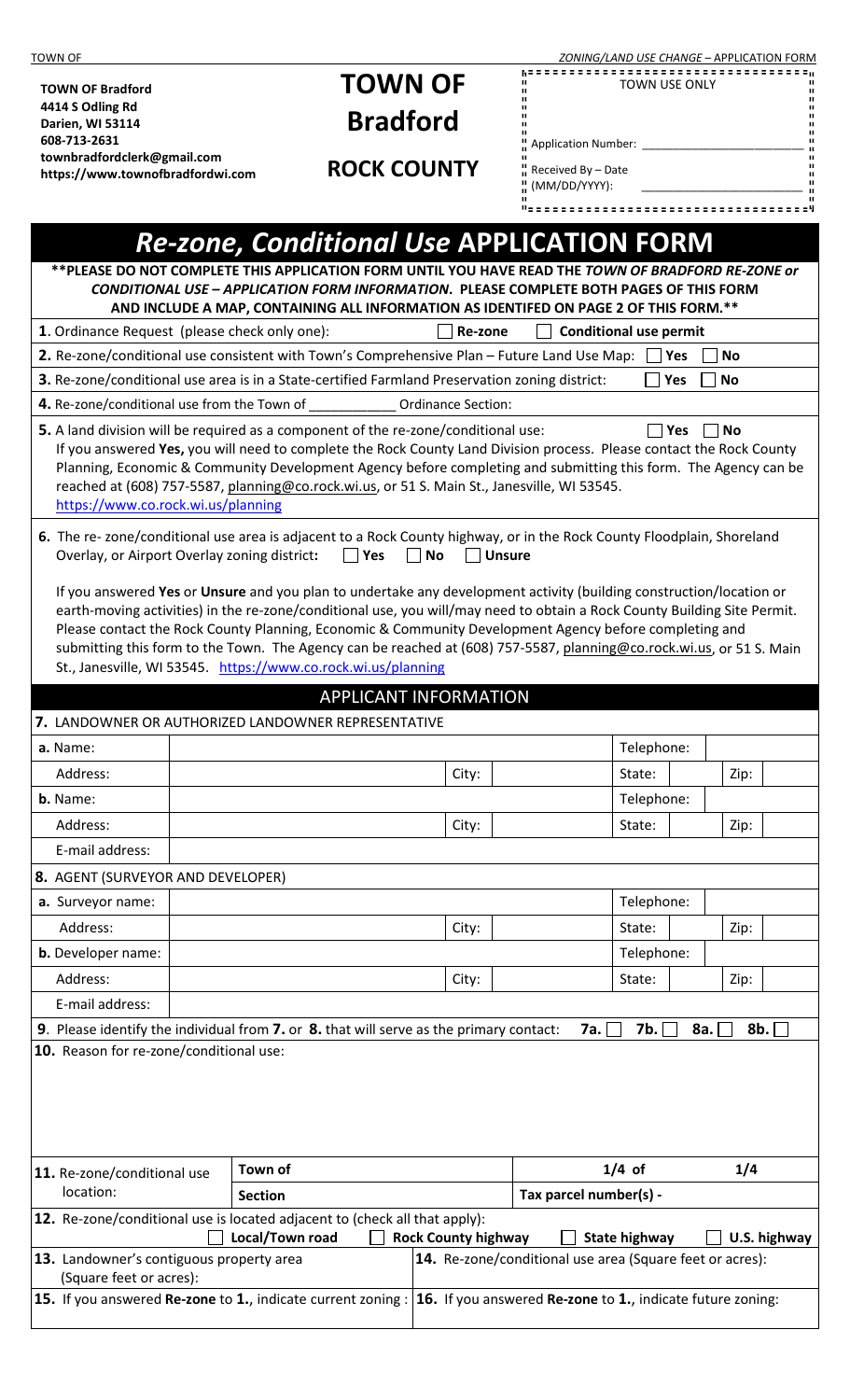| APPLICANT STATEMENT AND SIGNATURE                                                                                                                                                                                                                                                                                                                                                                                                                                                                                                                                                                                                                                                                                  |  |  |  |  |  |  |  |  |
|--------------------------------------------------------------------------------------------------------------------------------------------------------------------------------------------------------------------------------------------------------------------------------------------------------------------------------------------------------------------------------------------------------------------------------------------------------------------------------------------------------------------------------------------------------------------------------------------------------------------------------------------------------------------------------------------------------------------|--|--|--|--|--|--|--|--|
| I, as the undersigned, am a landowner applying for are-zone/conditional use the Town of Bradford, in unincorporated Rock County, or am<br>serving as the primary contact for said landowner. I do hereby verify that I have reviewed the TOWN OF BRADFORD<br>REZONE/CONDITIONAL USE-APPLICATION FORM INFORMATION, reviewed and completed this application form, and submitted all<br>information as required per said documents, and that all information is correct, accurate, and true to the best of my knowledge and<br>belief, with all information accessible to me. These statements are being made to induce official action on the part of the Town of<br>Bradford, its agents, employees, and officials. |  |  |  |  |  |  |  |  |
| LANDOWNER/PRIMARY CONTACT SIGNATURE:                                                                                                                                                                                                                                                                                                                                                                                                                                                                                                                                                                                                                                                                               |  |  |  |  |  |  |  |  |
| DATE:                                                                                                                                                                                                                                                                                                                                                                                                                                                                                                                                                                                                                                                                                                              |  |  |  |  |  |  |  |  |
|                                                                                                                                                                                                                                                                                                                                                                                                                                                                                                                                                                                                                                                                                                                    |  |  |  |  |  |  |  |  |
| APPLICATION FORM REQUIREMENTS, TERMS, AND CONCEPTS                                                                                                                                                                                                                                                                                                                                                                                                                                                                                                                                                                                                                                                                 |  |  |  |  |  |  |  |  |
| THE FOLLOWING PROVIDES INFORMATION ON ZONING CHANGE OR CONDITIONAL USE PERMIT.<br>APPLICATION FORM REQUIREMENTS, TERMS, AND CONCEPTS.                                                                                                                                                                                                                                                                                                                                                                                                                                                                                                                                                                              |  |  |  |  |  |  |  |  |
| PLEASE CONSULT WITH THE TOWN CLERK FOR FURTHER CLARIFICATION OR INFORMATION.                                                                                                                                                                                                                                                                                                                                                                                                                                                                                                                                                                                                                                       |  |  |  |  |  |  |  |  |
| THE NUMBERS BELOW CORRESPOND TO THOSE QUESTION NUMBERS FOUND IN THE APPLICATION FORM.                                                                                                                                                                                                                                                                                                                                                                                                                                                                                                                                                                                                                              |  |  |  |  |  |  |  |  |
| 1. A Re-zone allows for a change in a lot's zoning district, thereby changing the permitted and conditional land uses on the<br>lot.                                                                                                                                                                                                                                                                                                                                                                                                                                                                                                                                                                               |  |  |  |  |  |  |  |  |
| A Conditional use permit (CUP) allows for land uses on a lot subject to conditions stated in the permit and different than<br>those normally permitted.                                                                                                                                                                                                                                                                                                                                                                                                                                                                                                                                                            |  |  |  |  |  |  |  |  |
| 2. All local government units (Towns, Counties Cities, and Villages) in the State of Wisconsin are required to prepare and<br>adopt Comprehensive Plans, covering all aspects of planning and development in the local government unit. All land use<br>activities in a local government unit must be consistent with the Future Land Use Map as contained in their<br>Comprehensive Plan.                                                                                                                                                                                                                                                                                                                         |  |  |  |  |  |  |  |  |
| 3. A State-certified Farmland Preservation zoning district is a zoning district certified by the State of Wisconsin for<br>agricultural use. Landowners in this district may be eligible for a State farmland preservation tax credit and lands in this<br>district are subject to development restrictions.                                                                                                                                                                                                                                                                                                                                                                                                       |  |  |  |  |  |  |  |  |
| 4. All Towns in Rock County have State-certified Farmland Preservation zoning districts, certified by the State of Wisconsin<br>for agricultural use. Various land use activities in Base Farm Tracts within these and other zoning districts are subject to<br>certain restrictions.                                                                                                                                                                                                                                                                                                                                                                                                                              |  |  |  |  |  |  |  |  |
| Please consult with the Town clerk to ensure the proposed change meets all Town Base Farm Tract requirements.                                                                                                                                                                                                                                                                                                                                                                                                                                                                                                                                                                                                      |  |  |  |  |  |  |  |  |
| 5. Land division is the act or process of dividing an existing lot into two (2) or more lots in unincorporated Rock County,<br>generally for the purpose of sale/ownership transfer or building construction or location.                                                                                                                                                                                                                                                                                                                                                                                                                                                                                          |  |  |  |  |  |  |  |  |
| 6. The Rock County Floodplain zoning district is a zoning district administered by Rock County and containing lands<br>identified as floodplain by the Federal Emergency Management Agency (FEMA), as delineated per the most current FEMA<br>floodplain maps adopted by the Rock County Board of Supervisors. Lands in this district are subject to development<br>restrictions.                                                                                                                                                                                                                                                                                                                                  |  |  |  |  |  |  |  |  |
| The Rock County Shoreland Overlay zoning district is a zoning district administered by Rock County and containing lands<br>within one thousand (1,000) feet of the ordinary high water mark of a navigable lake, flowage or pond, or within three<br>hundred (300) feet of the ordinary high water mark of a navigable river, stream, or creek. Lands in this district are subject to<br>development restrictions.                                                                                                                                                                                                                                                                                                 |  |  |  |  |  |  |  |  |
| The Rock County Airport Overlay zoning district is a zoning district administered by Rock County and containing lands<br>adjacent to and in close proximity to the Southern Wisconsin Regional Airport. Lands in this district are subject to<br>development restrictions.                                                                                                                                                                                                                                                                                                                                                                                                                                         |  |  |  |  |  |  |  |  |
| Please consult with the Rock County Planning, Economic & Community Development Agency ("Agency") to determine<br>whether a proposed zoning/land use change area is in any of these districts. The Agency can be reached at (608) 757-5587,<br>planning@co.rock.wi.us, or 51 S. Main St., Janesville, WI 53545. https://www.co.rock.wi.us/planning                                                                                                                                                                                                                                                                                                                                                                  |  |  |  |  |  |  |  |  |